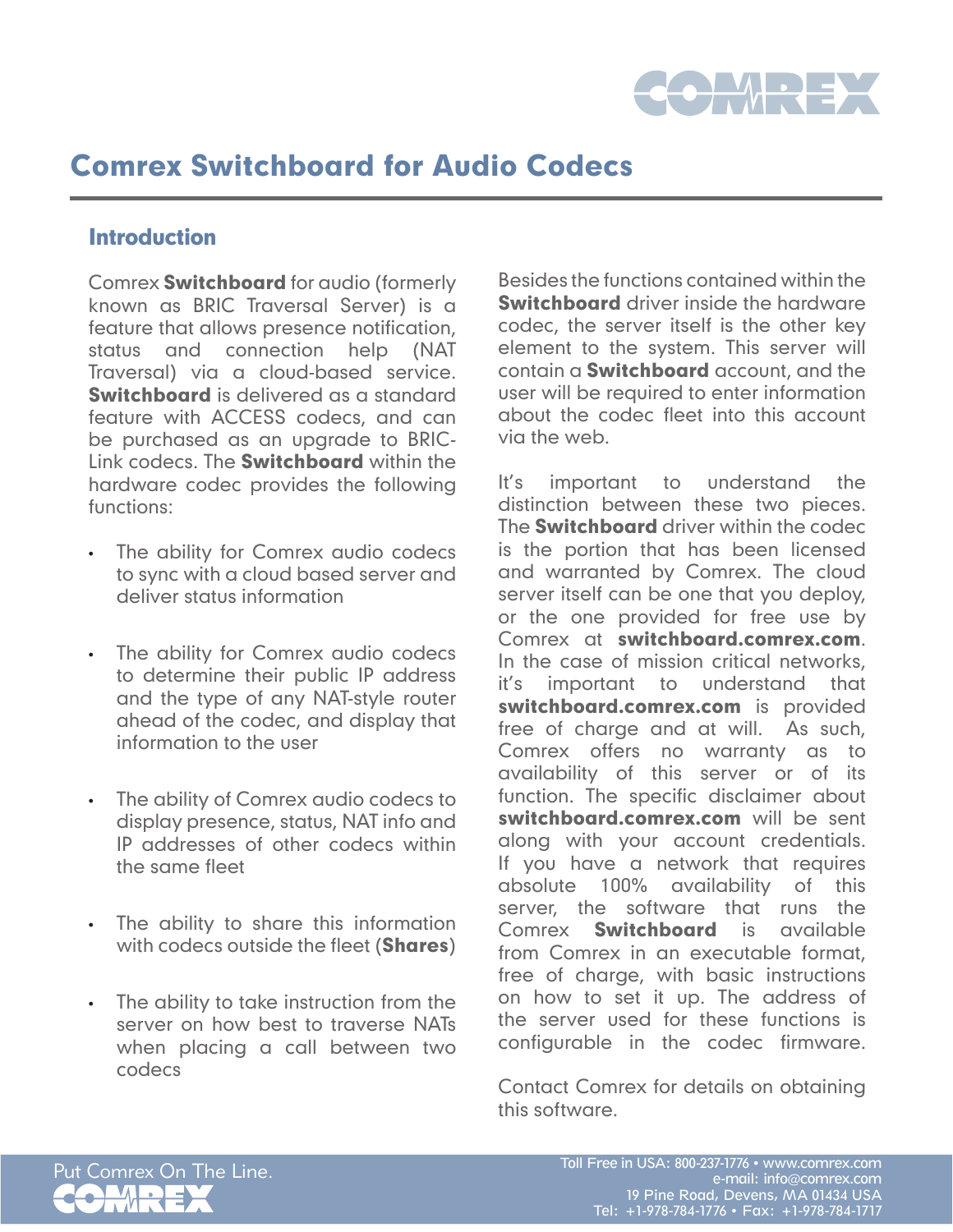



This figure shows a typical small codec fleet (3 units) that are configured to work with **Switchboard**. Fach codec opens a channel to the switchboard.comrex.com server, and provides the server information including the current public IP address, connection status, firmware revision, and the type of router (if any) that exists in the link (This IP and router information is found by the codec via a protocol called STUN. The Switchboard server doubles as a STUN server, helping the codec figure this all out).

The presence (whether the codec is attached to the Internet) and status (whether actively connected to another codec) of each member of the fleet is reflected on the user interface of each codec. Each member is displayed by a familiar name, rather than IP address. If the address of any member changes, it is updated in the background of the system automatically.

As shown, **Switchboard** members are displayed differently than connection destinations that have been entered manually into each codec. The codecs retain the ability to make connections in the traditional way, by "dialing" an IP address directly.

|    | Network Remotes Stats Configure                                                           |      |         |  |
|----|-------------------------------------------------------------------------------------------|------|---------|--|
|    | <b>TS Online (Port Restr. NAT)</b>                                                        |      |         |  |
| 噜! | Loopback<br>Comrex Lab Voice<br>Comrex Lab Music<br>00:01:<br>City Hall<br>Master Control |      |         |  |
|    | <b>Disconnect</b>                                                                         |      | Connect |  |
|    |                                                                                           | (12) |         |  |

When a **Switchboard** member is dialed by a codec, a different sequence of events occur. Depending on the NAT status on each end of the call, the system may make the call several ways, including by instructing the called party to initiate the connection. This is all transparent to the user.

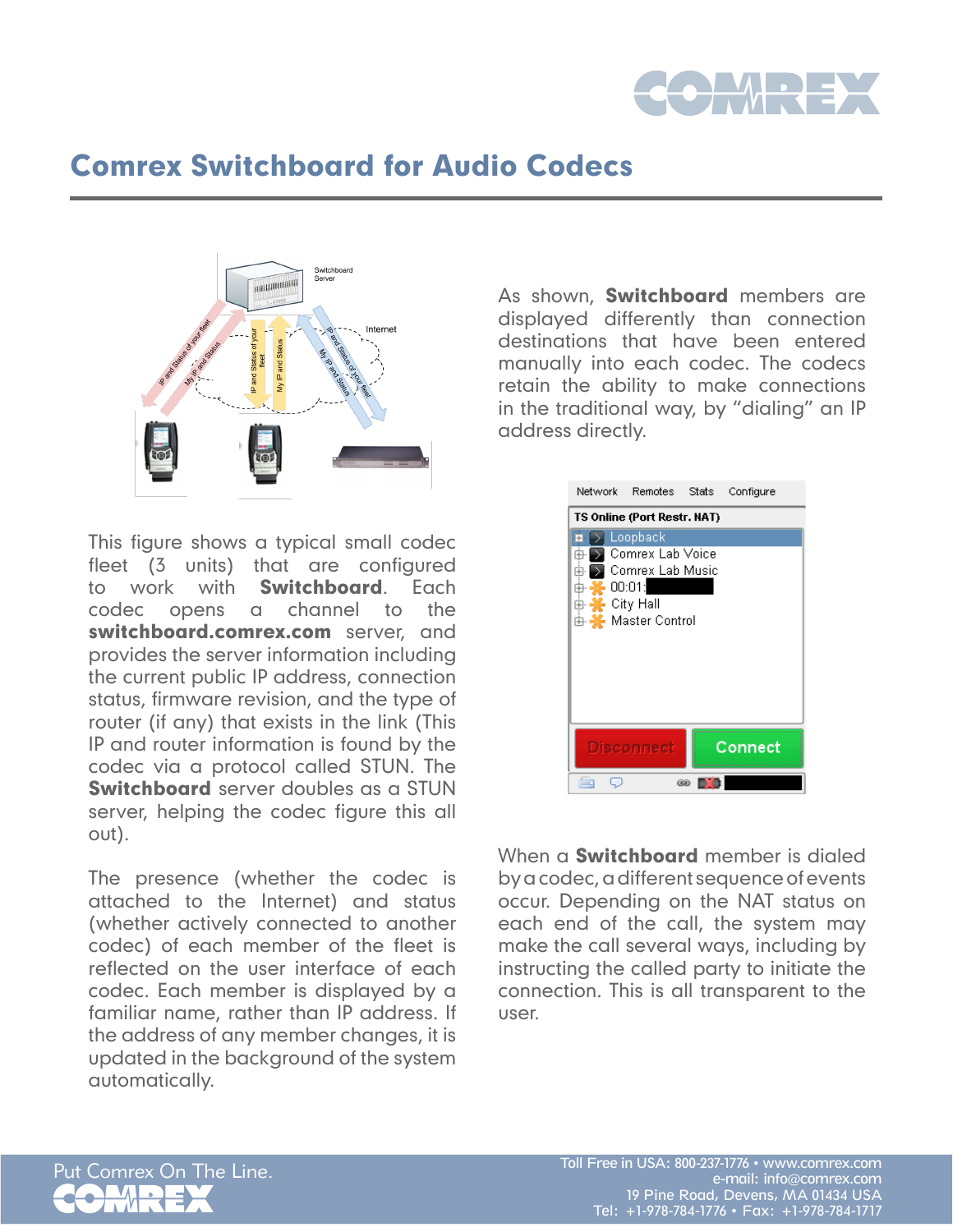

## Switchboard Configuration and Operation on the Codec Side

There is very little to do to make **Switchboard** work on your codec. As long as the "Traversal Server" function on your device is enabled (this is enabled in ACCESS by default, disabled on BRIC-Link- see manual) then your codec is ready to be synced with Switchboard.

## Switchboard Configuration on the Server Side

When **Switchboard** was purchased, you should have been given account credentials on switchboard.comrex.com. You will key that address into a web browser and ACCESS your server configuration page on the Internet. It is here that you will add the codecs that are in your fleet.

### Adding codecs

In order for **Switchboard** to be useful, you'll need to let it know which codecs are yours. This is done in the "**Add New** Units" section. Codecs are identified on Switchboard by the Ethernet MAC ID of the unit (note that other modem devices attached to ACCESS may have their own MAC addresses - Switchboard uses only the Ethernet MAC). Ethernet MACs are in the form of six two-digit hexadecimal numbers and are unique.

| <b>COMFEX</b>   Switchboard                             |                      |                |
|---------------------------------------------------------|----------------------|----------------|
| <b>Audio Codecs</b>                                     | <b>Contact Lists</b> | <b>Sharing</b> |
| <b>Add New Unit</b><br><b>くBack to all Audio Codecs</b> |                      |                |
| <b>Unit MAC Address</b>                                 |                      |                |
| <b>MAC Address</b>                                      | <b>MAC Address</b>   |                |
| <b>Add New Unit</b>                                     |                      |                |

It's not intuitive for codecs to be identified by their Ethernet MAC address long term. On the codec itself, a system settings entry exists in the user interface allowing you to change the codec name from the default MAC. Once an easily recognizable name is entered, it will be reflected on the server (and other codecs) using that name.

After you have entered the details for your codec, you will be given the option to choose a Contact List for that codec. Contact Lists are covered in the section below. For now, choose "default" so all codecs in your fleet are visible to each other.

Once a codec is added to your account, you should break the network connection on the codec (power down, remove modem or network cable) in order for the device to properly sync with the **Switchboard** server.

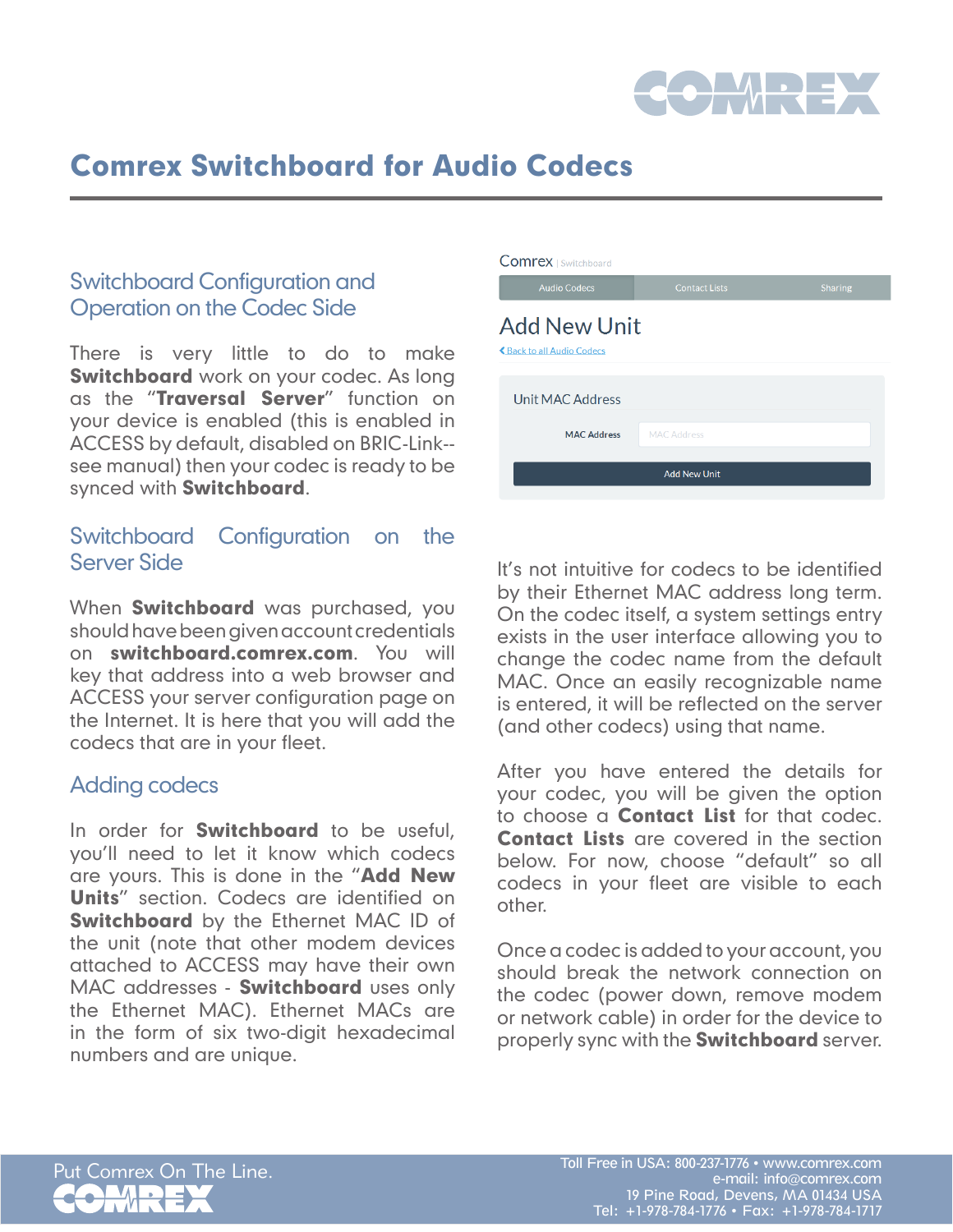

Once added and synchronized, your **Switchboard** list will show all the codecs in your account, including their connection status and firmware revision.

#### **Audio Codecs**

|             |                                       | <b>Unit Name   MAC</b>         | <b>Connection Status</b>                        | Firmware        |                  |
|-------------|---------------------------------------|--------------------------------|-------------------------------------------------|-----------------|------------------|
|             | <b>ACCESS Rack</b><br>Audio Codec     | <b>City Hall</b><br>00:40:     | Offline<br>Last seen 2012-06-13 14:28:44        | $2.8-p11-test1$ | <b>Q</b> Details |
|             | <b>ACCESS Rack</b><br>Audio Codec     | <b>Master Control</b><br>00:40 | Offline<br>Last seen 2013-11-06 23:00:14        | devel           | Q Details        |
| E           | <b>ACCESS Portable</b><br>Audio Codec | 00:01:                         | Offline<br>Last seen 2013-10-31 13:45:17        | $2.8 - p23$     | Q Details        |
| E           | <b>ACCESS Portable</b><br>Audio Codec | Weather C<br>00:01:            | <b>Offline</b><br>Last seen 2013-05-16 04:08:56 | $2.8 - p10$     | Q Details        |
| <b>VIII</b> | <b>ACCESS Portable</b>                | <b>Kabul office</b>            | Offline                                         | $2.7.1 - p3$    | <b>O</b> Details |

For the simplest configurations, where it's desired for the entire account to be visible to all codecs, and only one administrator, **Switchboard** server setup is now complete. Codecs registered on the server will display the presence and status of all other in the same account.



### Creating Additional Switchboard Users

In some situations, you may wish to create additional **Switchboard** users who can access the server web interface. You can do this via the "Users" tab at the top of the main codec list. This allows you to create accounts for users that can later be deleted if no longer desired. As shown, several user accounts can be created with unique passwords.

| Welcome. Franklin Roosevelt<br><b>Comrex</b>   Switchboard |                      |                   |              |                |
|------------------------------------------------------------|----------------------|-------------------|--------------|----------------|
| Audio Codecs                                               | <b>Contact Lists</b> | <b>Sharing</b>    | Users:       | Sign Out       |
| User has been added to your Account.                       |                      |                   |              |                |
| <b>Users</b><br>+ Add New User                             |                      |                   |              |                |
| Name                                                       | <b>Username</b>      | Email             | Phone        |                |
| <b>Franklin Roosevelt</b>                                  | Franklin             | franklin@ww2.com  |              | of Edit        |
| <b>Josef Stalin</b>                                        | Josef                | josef@ww2.ru      |              | of Edit        |
| <b>Winston Churchill</b>                                   | Winston              | winston@ww2.co.uk | 876-987-3456 | <b>o</b> CEdit |

### Filtering the Codec Lists

In some situations, it might not be desirable for every codec in your fleet to see the **Switchboard** status of every other codec. To help filter what's displayed on a codec's interface, **Switchboard** has implemented the concept of "Contact Lists". Contact Lists contain a subset of your codec fleet on your account. You can create multiple **Contact Lists** that consist of different subsets. With the exception of **Shares** (discussed later), only units within your **Switchboard** account may be assigned to Contact Lists.

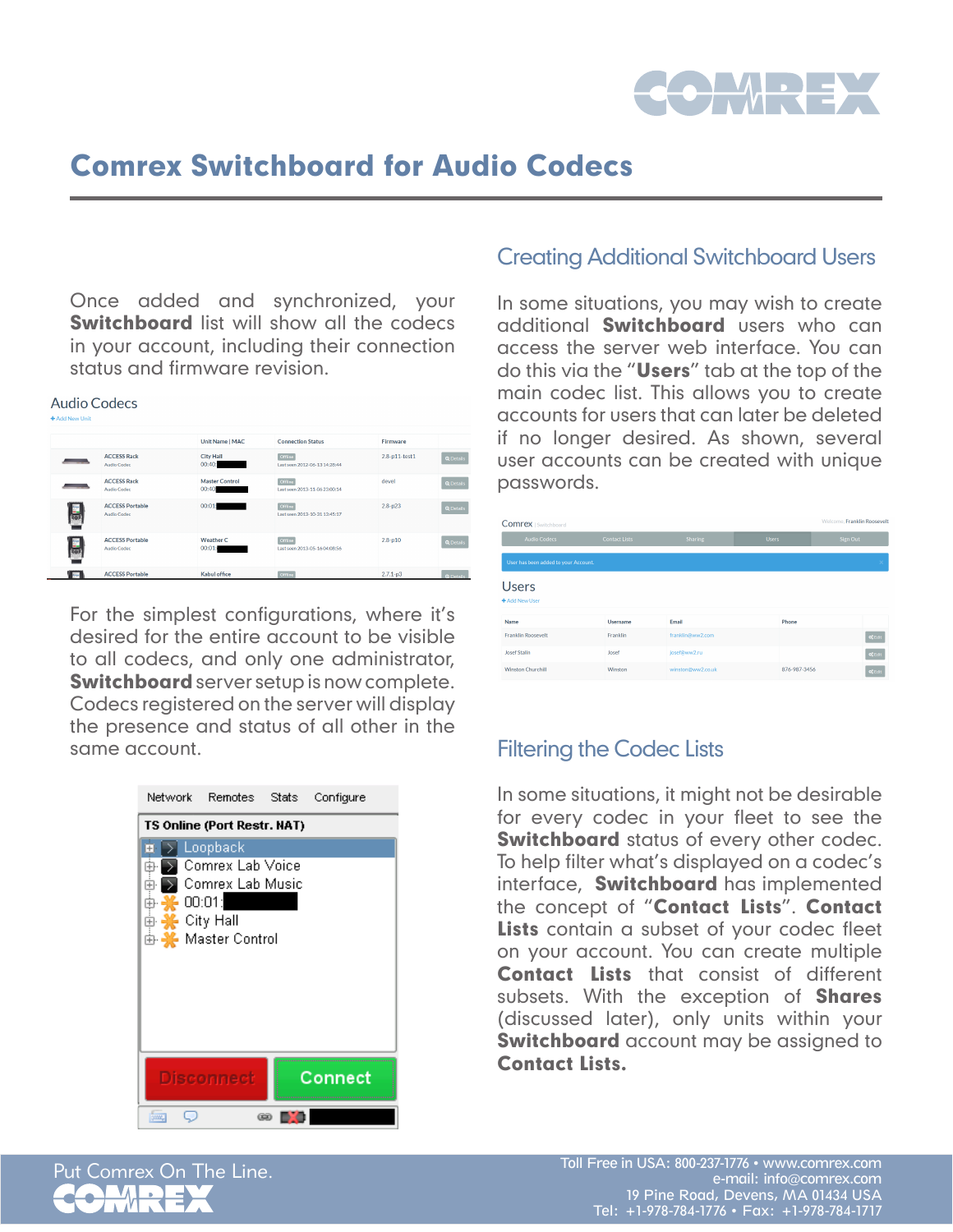

| <b>Contact List Units</b> | <b>City Hall</b><br>ACCESS Rack   00:40:63:         | M                       |
|---------------------------|-----------------------------------------------------|-------------------------|
|                           | <b>Master Control</b><br>ACCESS Rack   00:40:63     | M                       |
|                           | 00:01:c0:04:a8:ae<br>ACCESS Portable   00:01:cl     | $\overline{\mathbf{v}}$ |
|                           | <b>Weather Chick</b><br>ACCESS Portable   00:01:cl  | M                       |
|                           | <b>Kabul office</b><br>ACCESS Portable   00:01:c0:0 | M                       |

By default, a master **Contact List** is created that contains all codecs on your account. And by default, every codec in your fleet uses the master list. So if you're not interested in segregating codecs on your account, the default configuration will work fine.

You can create multiple **Contact Lists**, each with a subset of your codecs, and save them on the **Switchboard** server. You then have the ability to assign these lists to your codecs. This will reduce the number of devices displayed on that unit to the codecs on the Contact List.



This is an important point. Assigning a **Contact List** to a codec determines what gets displayed *in its own list*. It does not have any impact on how that codec is displayed on other devices.



As shown, in the **Switchboard** web interface you can select one of your individual codecs and change the "**Active** Contact List" from default. This will change the list of codecs displayed on that unit.

### Switchboard Shares

In the case where you'd like to allow users outside your account see the status of some devices in your fleet, **Switchboard** has implemented **Shares**. **Shares** are subsets of your codec fleet that you define. Once defined, you can invite other **Switchboard** accounts to add your **Shares**, and your codecs become visible to them.